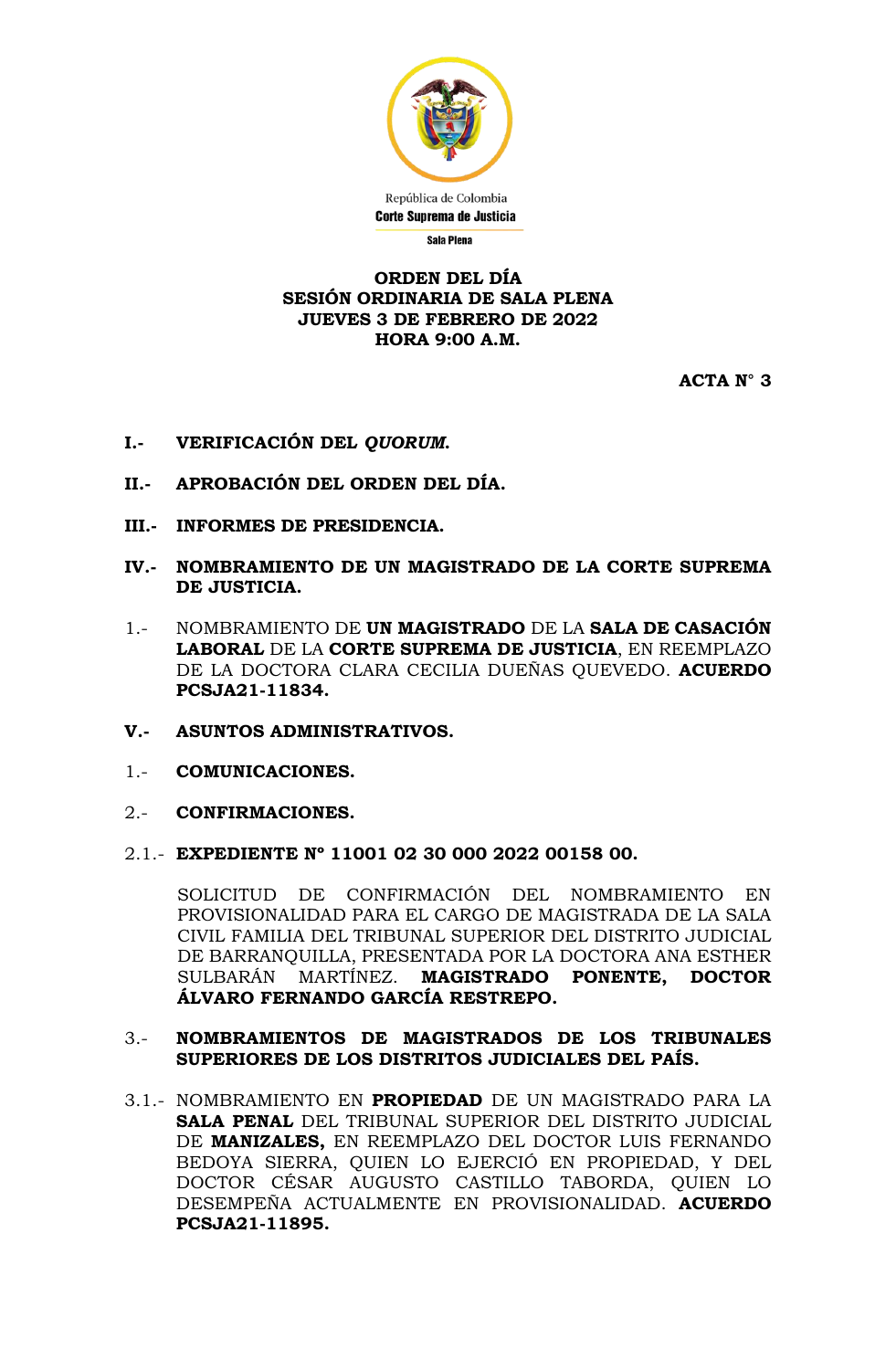

- 3.2.- NOMBRAMIENTO EN **PROPIEDAD** DE UN MAGISTRADO PARA LA **SALA PENAL** DEL TRIBUNAL SUPERIOR DEL DISTRITO JUDICIAL DE **VALLEDUPAR,** EN REEMPLAZO DEL LUIGUI JOSÉ REYES NÚÑEZ, QUIEN LO EJERCIÓ EN PROPIEDAD, Y DEL DOCTOR LUIS FERNANDO CASAS MIRANDA, QUIEN LO DESEMPEÑA ACTUALMENTE EN PROVISIONALIDAD. **ACUERDO PCSJA21- 11896.**
- 3.3.- NOMBRAMIENTO EN **ENCARGO Y/O PROVISIONALIDAD** DE UN MAGISTRADO PARA LA **SALA PENAL** DEL TRIBUNAL SUPERIOR DEL DISTRITO JUDICIAL DE **CALI,** EN REEMPLAZO DEL DOCTOR JUAN MANUEL TELLO SÁNCHEZ.
- **4.- NOMBRAMIENTOS DE EMPLEADOS DE LA CORPORACIÓN.**
- 4.1.- NOMBRAMIENTO EN **PROVISIONALIDAD** DE UN **PROFESIONAL ESPECIALIZADO DE CORPORACIÓN NACIONAL GRADO 33, ADSCRITO A LA PRESIDENCIA DE LA CORTE SUPREMA DE JUSTICIA,** CARGO CREADO CON CARÁCTER TRANSITORIO MEDIANTE ACUERDO PCSJA22-11905 DEL 24 DE ENERO DE 2022, A PARTIR DEL 1º DE FEBRERO Y HASTA EL 10 DE NOVIEMBRE DE LA PRESENTE ANUALIDAD.
- 4.2.- NOMBRAMIENTO EN **PROVISIONALIDAD** DE UN **AUXILIAR JUDICIAL GRADO 03, ADSCRITO A LA PRESIDENCIA DE LA CORTE SUPREMA DE JUSTICIA,** CARGO CREADO CON CARÁCTER TRANSITORIO MEDIANTE ACUERDO PCSJA22-11905 DEL 24 DE ENERO DE 2022, A PARTIR DEL 1º DE FEBRERO Y HASTA EL 10 DE NOVIEMBRE DE LA PRESENTE ANUALIDAD.
- 4.3.- NOMBRAMIENTO EN **PROVISIONALIDAD** DE UN **AUXILIAR JUDICIAL GRADO 03, ADSCRITO A LA PRESIDENCIA DE LA CORTE SUPREMA DE JUSTICIA,** CARGO CREADO CON CARÁCTER TRANSITORIO MEDIANTE ACUERDO PCSJA22-11905 DEL 24 DE ENERO DE 2022, A PARTIR DEL 1º DE FEBRERO Y HASTA EL 10 DE NOVIEMBRE DE LA PRESENTE ANUALIDAD.
- 4.4- NOMBRAMIENTO EN **PROVISIONALIDAD** DE UN **PROFESIONAL UNIVERSITARIO DE CORPORACIÓN NACIONAL GRADO 18, ADSCRITO A LA PRESIDENCIA DE LA CORTE SUPREMA DE JUSTICIA,** CARGO CREADO CON CARÁCTER TRANSITORIO MEDIANTE ACUERDO PCSJA22-11905 DEL 24 DE ENERO DE 2022, A PARTIR DEL 1º DE FEBRERO Y HASTA EL 10 DE NOVIEMBRE DE LA PRESENTE ANUALIDAD.
- 4.5- NOMBRAMIENTO EN **PROVISIONALIDAD** DE UN **PROFESIONAL UNIVERSITARIO DE CORPORACIÓN NACIONAL GRADO 18,**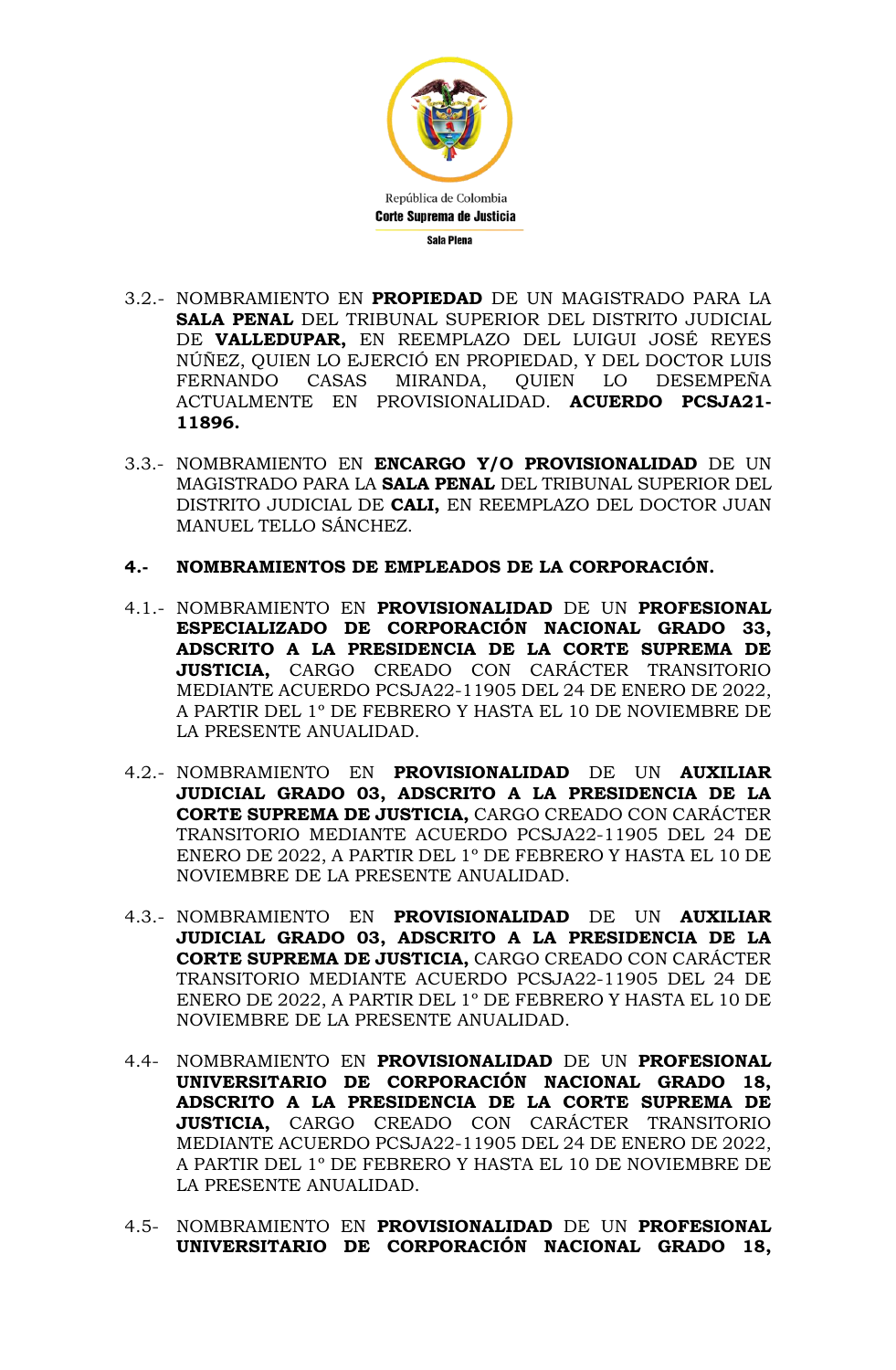

**ADSCRITO A LA PRESIDENCIA DE LA CORTE SUPREMA DE JUSTICIA,** CARGO CREADO CON CARÁCTER TRANSITORIO MEDIANTE ACUERDO PCSJA22-11905 DEL 24 DE ENERO DE 2022, A PARTIR DEL 1º DE FEBRERO Y HASTA EL 10 DE NOVIEMBRE DE LA PRESENTE ANUALIDAD.

- 4.6- NOMBRAMIENTO EN **PROVISIONALIDAD** DE UN **PROFESIONAL UNIVERSITARIO DE CORPORACIÓN NACIONAL GRADO 18, ADSCRITO A LA PRESIDENCIA DE LA CORTE SUPREMA DE JUSTICIA,** CARGO CREADO CON CARÁCTER TRANSITORIO MEDIANTE ACUERDO PCSJA22-11905 DEL 24 DE ENERO DE 2022, A PARTIR DEL 1º DE FEBRERO Y HASTA EL 10 DE NOVIEMBRE DE LA PRESENTE ANUALIDAD.
- 4.7- NOMBRAMIENTO EN **PROVISIONALIDAD** DE UN **PROFESIONAL UNIVERSITARIO DE CORPORACIÓN NACIONAL GRADO 18, ADSCRITO A LA PRESIDENCIA DE LA CORTE SUPREMA DE JUSTICIA,** CARGO CREADO CON CARÁCTER TRANSITORIO MEDIANTE ACUERDO PCSJA22-11905 DEL 24 DE ENERO DE 2022, A PARTIR DEL 1º DE FEBRERO Y HASTA EL 10 DE NOVIEMBRE DE LA PRESENTE ANUALIDAD.
- 4.8.- NOMBRAMIENTO EN **PROVISIONALIDAD** DE UN **TÉCNICO DE CORPORACIÓN NACIONAL GRADO 13, ADSCRITO A LA PRESIDENCIA DE LA CORTE SUPREMA DE JUSTICIA,** CARGO CREADO CON CARÁCTER TRANSITORIO MEDIANTE ACUERDO PCSJA22-11905 DEL 24 DE ENERO DE 2022, A PARTIR DEL 1º DE FEBRERO Y HASTA EL 10 DE NOVIEMBRE DE LA PRESENTE ANUALIDAD.
- 4.9.- NOMBRAMIENTO EN **PROVISIONALIDAD** DE UN **TÉCNICO DE CORPORACIÓN NACIONAL GRADO 13, ADSCRITO A LA PRESIDENCIA DE LA CORTE SUPREMA DE JUSTICIA,** CARGO CREADO CON CARÁCTER TRANSITORIO MEDIANTE ACUERDO PCSJA22-11905 DEL 24 DE ENERO DE 2022, A PARTIR DEL 1º DE FEBRERO Y HASTA EL 10 DE NOVIEMBRE DE LA PRESENTE ANUALIDAD.
- 4.10.-NOMBRAMIENTO EN **PROVISIONALIDAD** DE UN **TÉCNICO DE CORPORACIÓN NACIONAL GRADO 13, ADSCRITO A LA PRESIDENCIA DE LA CORTE SUPREMA DE JUSTICIA,** CARGO CREADO CON CARÁCTER TRANSITORIO MEDIANTE ACUERDO PCSJA22-11905 DEL 24 DE ENERO DE 2022, A PARTIR DEL 1º DE FEBRERO Y HASTA EL 10 DE NOVIEMBRE DE LA PRESENTE ANUALIDAD.
- 4.11.-NOMBRAMIENTO EN **PROVISIONALIDAD** DE UN **ESCRIBIENTE DE CORPORACIÓN NACIONAL NOMINADO, ADSCRITO A LA**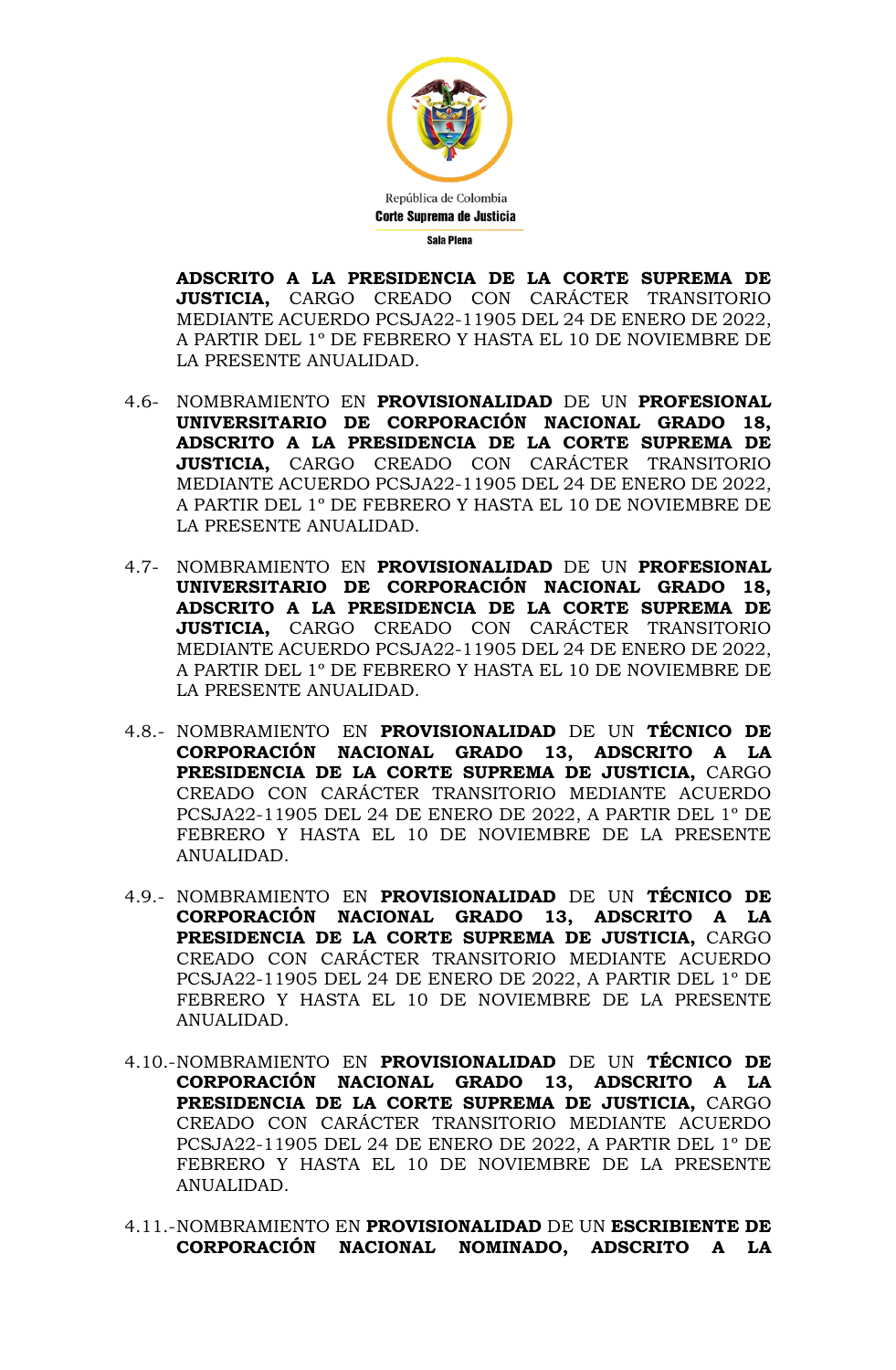

**SECRETARÍA GENERAL DE LA CORTE SUPREMA DE JUSTICIA,** CARGO CREADO CON CARÁCTER TRANSITORIO MEDIANTE ACUERDO PCSJA22-11905 DEL 24 DE ENERO DE 2022, A PARTIR DEL 1º DE FEBRERO Y HASTA EL 10 DE NOVIEMBRE DE LA PRESENTE ANUALIDAD.

- 4.12.-NOMBRAMIENTO EN **PROVISIONALIDAD** DE UN **PROFESIONAL UNIVERSITARIO DE CORPORACIÓN NACIONAL GRADO 21, ADSCRITO A LA OFICINA DE PRENSA Y DIVULGACIÓN DE LA CORTE SUPREMA DE JUSTICIA,** CARGO CREADO CON CARÁCTER TRANSITORIO MEDIANTE ACUERDO PCSJA22-11905 DEL 24 DE ENERO DE 2022, A PARTIR DEL 1º DE FEBRERO Y HASTA EL 10 DE NOVIEMBRE DE LA PRESENTE ANUALIDAD.
- 4.13.-NOMBRAMIENTO EN **PROVISIONALIDAD** DE UN **PROFESIONAL UNIVERSITARIO DE CORPORACIÓN NACIONAL GRADO 14, ADSCRITO A LA OFICINA DE PRENSA Y DIVULGACIÓN DE LA CORTE SUPREMA DE JUSTICIA,** CARGO CREADO CON CARÁCTER TRANSITORIO MEDIANTE ACUERDO PCSJA22-11905 DEL 24 DE ENERO DE 2022, A PARTIR DEL 1º DE FEBRERO Y HASTA EL 10 DE NOVIEMBRE DE LA PRESENTE ANUALIDAD.
- 4.14.-NOMBRAMIENTO EN **PROVISIONALIDAD** DE UN **PROFESIONAL UNIVERSITARIO DE CORPORACIÓN NACIONAL GRADO 14, ADSCRITO A LA OFICINA DE PRENSA Y DIVULGACIÓN DE LA CORTE SUPREMA DE JUSTICIA,** CARGO CREADO CON CARÁCTER TRANSITORIO MEDIANTE ACUERDO PCSJA22-11905 DEL 24 DE ENERO DE 2022, A PARTIR DEL 1º DE FEBRERO Y HASTA EL 10 DE NOVIEMBRE DE LA PRESENTE ANUALIDAD.
- 4.15.-NOMBRAMIENTO EN **PROVISIONALIDAD** DE UN **ASISTENTE ADMINISTRATIVO DE CORPORACIÓN NACIONAL GRADO 08, ADSCRITO A LA COORDINACIÓN ADMINISTRATIVA DE LA CORTE SUPREMA DE JUSTICIA,** CARGO CREADO CON CARÁCTER TRANSITORIO MEDIANTE ACUERDO PCSJA22-11905 DEL 24 DE ENERO DE 2022, A PARTIR DEL 1º DE FEBRERO Y HASTA EL 10 DE NOVIEMBRE DE LA PRESENTE ANUALIDAD.
- 4.16.-NOMBRAMIENTO EN **PROVISIONALIDAD** DE UN **ASISTENTE ADMINISTRATIVO DE CORPORACIÓN NACIONAL GRADO 08, ADSCRITO A LA COORDINACIÓN ADMINISTRATIVA DE LA CORTE SUPREMA DE JUSTICIA,** CARGO CREADO CON CARÁCTER TRANSITORIO MEDIANTE ACUERDO PCSJA22-11905 DEL 24 DE ENERO DE 2022, A PARTIR DEL 1º DE FEBRERO Y HASTA EL 10 DE NOVIEMBRE DE LA PRESENTE ANUALIDAD.
- 4.17.-NOMBRAMIENTO EN **PROVISIONALIDAD** DE UN **ARCHIVERO DE CORPORACIÓN NACIONAL GRADO 09, ADSCRITO AL ARCHIVO**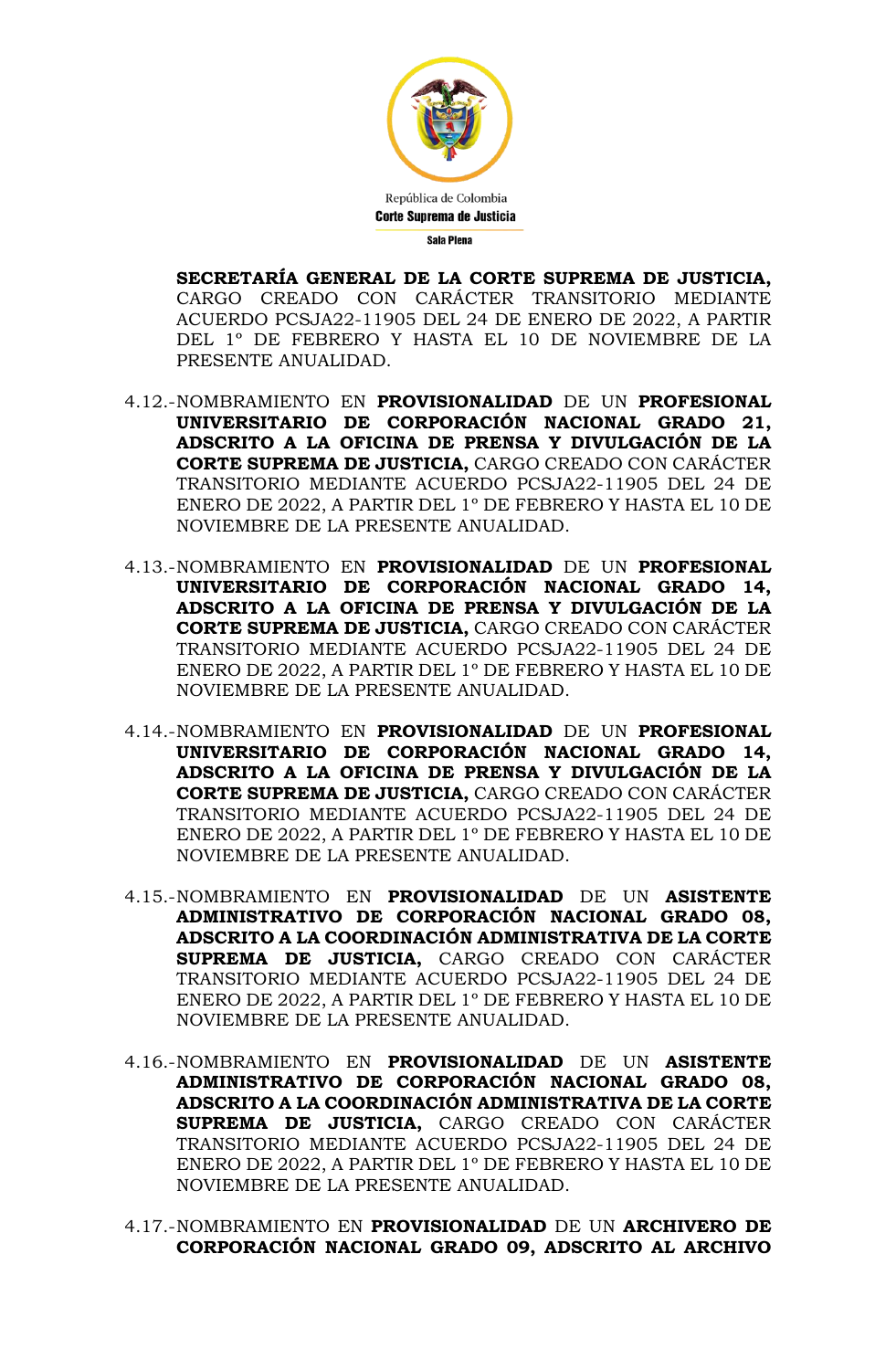

**CENTRAL DE LA CORTE SUPREMA DE JUSTICIA,** CARGO CREADO CON CARÁCTER TRANSITORIO MEDIANTE ACUERDO PCSJA22-11905 DEL 24 DE ENERO DE 2022, A PARTIR DEL 1º DE FEBRERO Y HASTA EL 10 DE NOVIEMBRE DE LA PRESENTE ANUALIDAD.

- 4.18.-NOMBRAMIENTO EN **PROVISIONALIDAD** DE UN **ARCHIVERO DE CORPORACIÓN NACIONAL GRADO 09, ADSCRITO AL ARCHIVO CENTRAL DE LA CORTE SUPREMA DE JUSTICIA,** CARGO CREADO CON CARÁCTER TRANSITORIO MEDIANTE ACUERDO PCSJA22-11905 DEL 24 DE ENERO DE 2022, A PARTIR DEL 1º DE FEBRERO Y HASTA EL 10 DE NOVIEMBRE DE LA PRESENTE ANUALIDAD.
- 4.19.-NOMBRAMIENTO EN **PROVISIONALIDAD** DE UN **ARCHIVERO DE CORPORACIÓN NACIONAL GRADO 09, ADSCRITO AL ARCHIVO CENTRAL DE LA CORTE SUPREMA DE JUSTICIA,** CARGO CREADO CON CARÁCTER TRANSITORIO MEDIANTE ACUERDO PCSJA22-11905 DEL 24 DE ENERO DE 2022, A PARTIR DEL 1º DE FEBRERO Y HASTA EL 10 DE NOVIEMBRE DE LA PRESENTE ANUALIDAD.
- 4.20.-NOMBRAMIENTO EN **PROVISIONALIDAD** DE UN **ARCHIVERO DE CORPORACIÓN NACIONAL GRADO 09, ADSCRITO AL ARCHIVO CENTRAL DE LA CORTE SUPREMA DE JUSTICIA,** CARGO CREADO CON CARÁCTER TRANSITORIO MEDIANTE ACUERDO PCSJA22-11905 DEL 24 DE ENERO DE 2022, A PARTIR DEL 1º DE FEBRERO Y HASTA EL 10 DE NOVIEMBRE DE LA PRESENTE ANUALIDAD.
- **VI.- CONFLICTOS DE COMPETENCIA.**
- 1.- **EXPEDIENTE N° 11001 02 30 000 2021 02141 00.**

CONFLICTO DE COMPETENCIA SUSCITADO ENTRE EL JUZGADO LABORAL DEL CIRCUITO DE SAN GIL - SANTANDER Y EL JUZGADO PRIMERO PENAL DEL CIRCUITO PARA ADOLESCENTES CON FUNCIONES DE CONOCIMIENTO DE BUCARAMANGA, PARA CONOCER DE LA ACCIÓN DE TUTELA PROMOVIDA POR EFRÉN AMADO PICO CONTRA LA UNIDAD PARA LA ATENCIÓN Y REPARACIÓN A LAS VÍCTIMAS. **MAGISTRADO PONENTE, DOCTOR FERNANDO CASTILLO CADENA.**

2.- **EXPEDIENTE N° 11001 02 30 000 2022 00159 00.**

CONFLICTO DE COMPETENCIA SUSCITADO ENTRE EL JUZGADO DIECIOCHO LABORAL DEL CIRCUITO DE MEDELLÍN Y EL JUZGADO OCTAVO CIVIL DEL CIRCUITO DE BARRANQUILLA, PARA